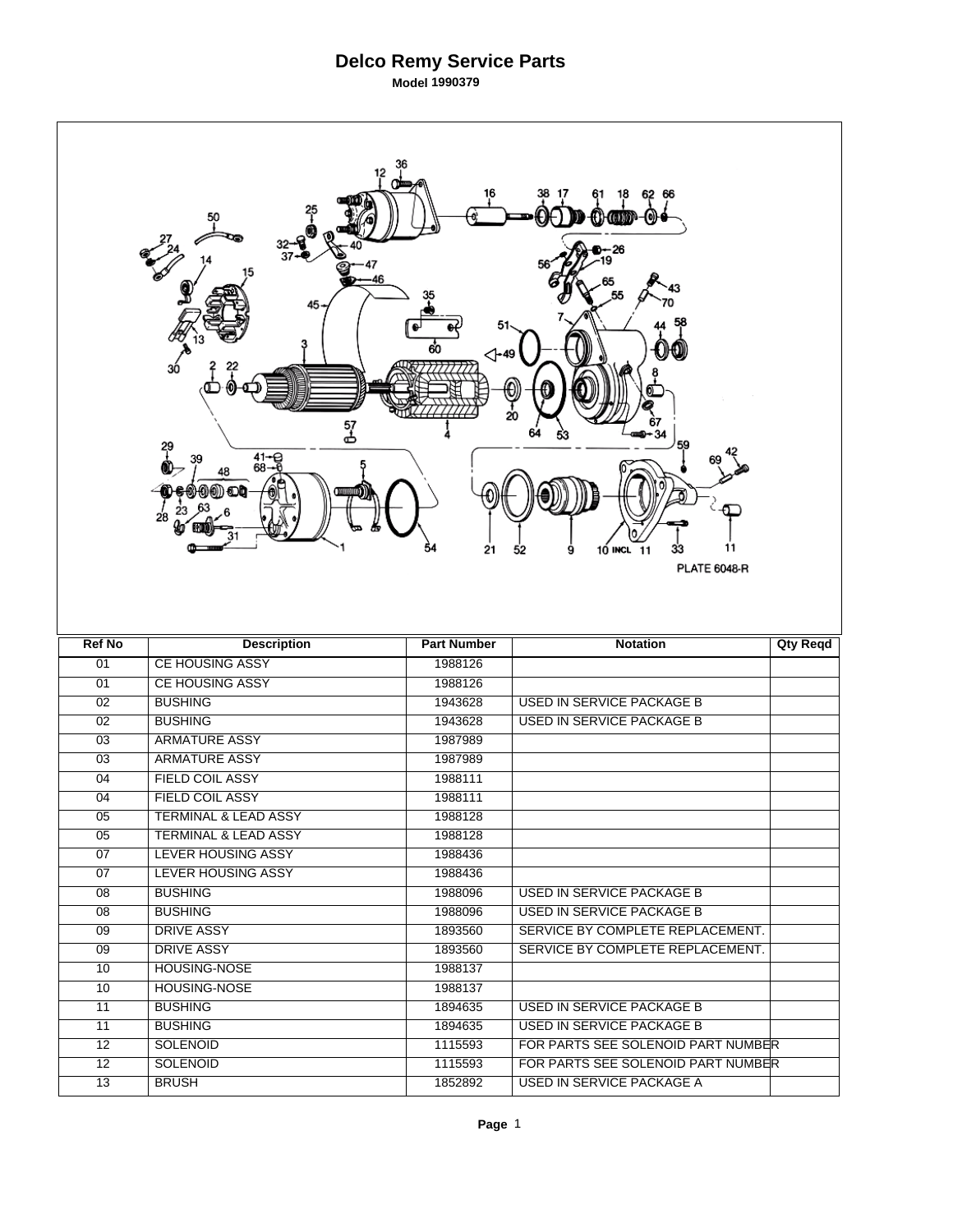|                 | 12<br>50<br>-يى<br>37<br>45-<br>зó<br>57<br>ക<br>?<br>$41 - C$<br>68-5<br>39<br>48<br>(1) (1) (D)<br>28 | 51<br>60<br>⊲-49<br>54<br>21 | 62 66<br>18<br>-- 26<br>20<br>11<br>9<br>10 INCL 11<br>33<br>52<br><b>PLATE 6048-R</b> |                 |
|-----------------|---------------------------------------------------------------------------------------------------------|------------------------------|----------------------------------------------------------------------------------------|-----------------|
|                 |                                                                                                         |                              |                                                                                        |                 |
| <b>Ref No</b>   | <b>Description</b>                                                                                      | <b>Part Number</b>           | <b>Notation</b>                                                                        | <b>Qty Reqd</b> |
| $\overline{13}$ | <b>BRUSH</b>                                                                                            | 1852892                      | <b>USED IN SERVICE PACKAGE A</b>                                                       |                 |
| 14              | SPRING-BRUSH                                                                                            | 1985314                      | <b>USED IN SERVICE PACKAGE A</b>                                                       |                 |
| 14              | SPRING-BRUSH                                                                                            | 1985314                      | USED IN SERVICE PACKAGE A                                                              |                 |
| 15              | <b>BRUSH PLATE ASSY</b>                                                                                 | 1988121                      |                                                                                        |                 |
| 15              | <b>BRUSH PLATE ASSY</b>                                                                                 | 1988121                      |                                                                                        |                 |
| 16              | <b>PLUNGER ASSY</b>                                                                                     | 1988140                      |                                                                                        |                 |
| $\overline{16}$ | <b>PLUNGER ASSY</b>                                                                                     | 1988140                      |                                                                                        |                 |
| 17              | <b>BOOT ASSY</b>                                                                                        | 1985243                      |                                                                                        |                 |
| $\overline{17}$ | <b>BOOT ASSY</b>                                                                                        | 1985243                      |                                                                                        |                 |
| 18              | <b>SPRING</b>                                                                                           | 1948521                      |                                                                                        |                 |
| 18              | <b>SPRING</b>                                                                                           | 1948521                      |                                                                                        |                 |
| 19              | SHIFT LEVER ASSY                                                                                        | 1988097                      | <b>USED IN SERVICE PACKAGE C</b>                                                       |                 |
| 19              | SHIFT LEVER ASSY                                                                                        | 1988097                      | USED IN SERVICE PACKAGE C                                                              |                 |
| 20              | <b>SPACER</b>                                                                                           | 1936466                      | USED IN SERVICE PACKAGE B                                                              |                 |
| $\overline{20}$ | <b>SPACER</b>                                                                                           | 1936466                      | <b>USED IN SERVICE PACKAGE B</b>                                                       |                 |
| 21              | <b>WASHER</b>                                                                                           | 1911644                      | <b>USED IN SERVICE PACKAGE B</b>                                                       |                 |
| 21              | <b>WASHER</b>                                                                                           | 1911644                      | USED IN SERVICE PACKAGE B                                                              |                 |
| $\overline{22}$ | <b>WASHER</b>                                                                                           | 1985617                      | USED IN SERVICE PACKAGE B                                                              |                 |
| 22              | WASHER                                                                                                  | 1985617                      | <b>USED IN SERVICE PACKAGE B</b>                                                       |                 |
| $\overline{23}$ | LOCK WASHER-TERMINAL STUD-C.E.                                                                          | 9421427                      |                                                                                        |                 |
| $\overline{23}$ | LOCK WASHER-TERM. STUD-C.E.                                                                             | 9421427                      |                                                                                        |                 |
| 24              | LOCK WASHER-SHUNT LEAD TO SWITCH AT                                                                     | 453435                       |                                                                                        |                 |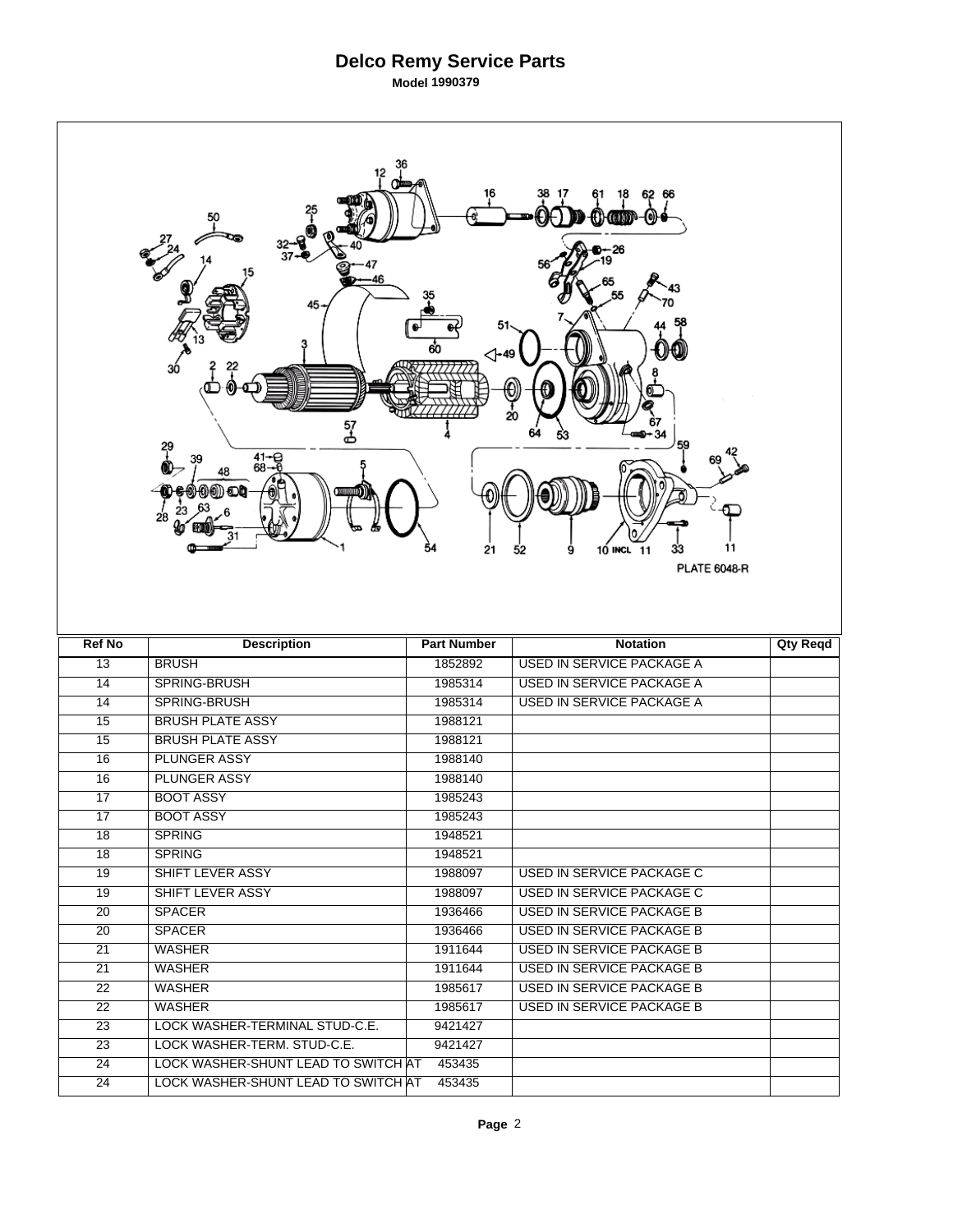|                       | 50<br>-يى<br>37<br>15<br>$45 -$<br>3ó<br>57<br>க<br>?<br>$41 - 68 - 6$<br>39<br>48<br>0) O) O<br>28 | 12<br>46<br>51<br>60<br>⊲-49<br>54<br>21 | 62 66<br>18<br>(o))<br>26<br>0<br>20<br>67<br>34<br>64<br>59<br>11<br>33<br>52<br>9<br>10 INCL<br>11<br><b>PLATE 6048-R</b> |                 |
|-----------------------|-----------------------------------------------------------------------------------------------------|------------------------------------------|-----------------------------------------------------------------------------------------------------------------------------|-----------------|
|                       |                                                                                                     |                                          |                                                                                                                             |                 |
| <b>Ref No</b>         | <b>Description</b>                                                                                  | <b>Part Number</b>                       | <b>Notation</b>                                                                                                             | <b>Qty Reqd</b> |
| $\overline{25}$       | <b>NUT</b>                                                                                          | 1979451                                  |                                                                                                                             |                 |
| $\overline{25}$       | <b>NUT</b>                                                                                          | 1979451                                  |                                                                                                                             |                 |
| $\overline{26}$       | <b>NUT</b>                                                                                          | 9412305                                  | <b>USED IN SERVICE PACKAGE B &amp; C</b>                                                                                    |                 |
| $\overline{26}$       | <b>NUT</b>                                                                                          | 9412305                                  | <b>USED IN SERVICE PACKAGE B &amp; C</b>                                                                                    |                 |
| $\overline{27}$       | <b>NUT ASSY</b>                                                                                     | 1979365                                  |                                                                                                                             |                 |
| $\overline{27}$       | <b>NUT ASSY</b>                                                                                     | 1979365                                  |                                                                                                                             |                 |
| $\overline{28}$       | NUT-TERM.-C.E. FRAME                                                                                | 9441934                                  |                                                                                                                             |                 |
| 28                    | NUT-TERMINAL-C.E. FRAME                                                                             | 9441934                                  |                                                                                                                             |                 |
| $\overline{29}$       | <b>NUT</b>                                                                                          | 1979451                                  |                                                                                                                             |                 |
| $\overline{29}$       | <b>NUT</b>                                                                                          | 1979451                                  |                                                                                                                             |                 |
| 30                    | <b>SCREW</b>                                                                                        | 10467191                                 | USED IN SERVICE PACKAGE A                                                                                                   |                 |
| $\overline{30}$       | <b>SCREW</b>                                                                                        | 10467191                                 | <b>USED IN SERVICE PACKAGE A</b>                                                                                            |                 |
| 31                    | <b>SCREW ASSY</b>                                                                                   | 10499635                                 | USED IN SERVICE PACKAGE A & B                                                                                               |                 |
| 31                    | <b>SCREW ASSY</b>                                                                                   | 10499635                                 | USED IN SERVICE PACKAGE A & B                                                                                               |                 |
| 32                    | <b>BOLT</b>                                                                                         | 10497770                                 |                                                                                                                             |                 |
| 32                    | <b>BOLT</b>                                                                                         | 10497770                                 |                                                                                                                             |                 |
| 33                    | <b>SCREW</b>                                                                                        | 1948537                                  |                                                                                                                             |                 |
| $\overline{33}$       | <b>SCREW</b>                                                                                        | 1948537                                  |                                                                                                                             |                 |
| $\overline{34}$       | <b>BOLT</b>                                                                                         | 1914869                                  |                                                                                                                             |                 |
| $\overline{34}$       | <b>BOLT</b>                                                                                         | 1914869                                  |                                                                                                                             |                 |
| $\overline{35}$       | <b>SCREW</b>                                                                                        | 10499632                                 |                                                                                                                             |                 |
| 35<br>$\overline{36}$ | <b>SCREW</b><br><b>BOLT</b>                                                                         | 10499632<br>10497770                     |                                                                                                                             |                 |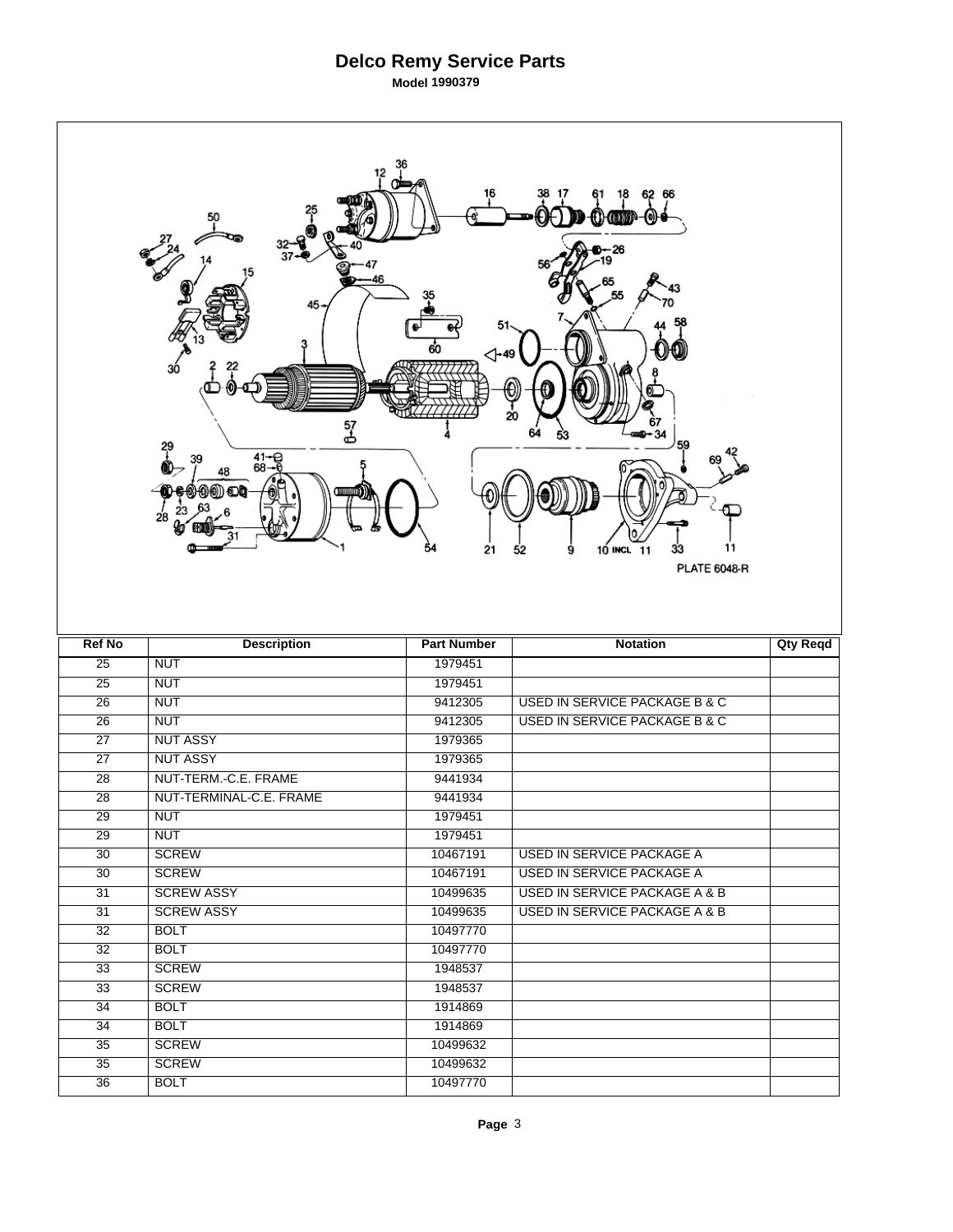|                 | 12<br>25<br>T<br>50<br>32-<br>37<br>15<br>46<br>45-<br>3ó<br>57<br>ക<br>?<br>$41 - 68 - 6$<br>39<br>48<br>O<br>28 | 51<br>60<br>$\triangle$ -49<br>54<br>21 | 62 66<br>18<br>O)<br>-26<br>0<br>20<br>67<br>$-34$<br>64<br>59<br>11<br>33<br>52<br>9<br>10 INCL<br>11<br><b>PLATE 6048-R</b> |                 |
|-----------------|-------------------------------------------------------------------------------------------------------------------|-----------------------------------------|-------------------------------------------------------------------------------------------------------------------------------|-----------------|
|                 |                                                                                                                   |                                         |                                                                                                                               |                 |
| <b>Ref No</b>   | <b>Description</b>                                                                                                | <b>Part Number</b>                      | <b>Notation</b>                                                                                                               | <b>Qty Reqd</b> |
| $\overline{36}$ | <b>BOLT</b>                                                                                                       | 10497770                                |                                                                                                                               |                 |
| $\overline{37}$ | <b>WASHER</b>                                                                                                     | 1905125                                 |                                                                                                                               |                 |
| $\overline{37}$ | <b>WASHER</b>                                                                                                     | 1905125                                 |                                                                                                                               |                 |
| $\overline{38}$ | <b>WASHER</b>                                                                                                     | 1948519                                 |                                                                                                                               |                 |
| 38              | <b>WASHER</b>                                                                                                     | 1948519                                 |                                                                                                                               |                 |
| 39              | <b>WASHER</b>                                                                                                     | 30205                                   |                                                                                                                               |                 |
| $\overline{39}$ | <b>WASHER</b>                                                                                                     | 30205                                   |                                                                                                                               |                 |
| 40              | <b>CONNECTOR</b>                                                                                                  | 10476198                                |                                                                                                                               |                 |
| 40              | <b>CONNECTOR</b>                                                                                                  | 10476198                                |                                                                                                                               |                 |
| 41              | CUP                                                                                                               | 1985246                                 | <b>USED IN SERVICE PACKAGE B</b>                                                                                              |                 |
| 41              | <b>CUP</b>                                                                                                        | 1985246                                 | USED IN SERVICE PACKAGE B                                                                                                     |                 |
| 42              | CUP                                                                                                               | 1978756                                 | <b>USED IN SERVICE PACKAGE B</b>                                                                                              |                 |
| 42              | CUP                                                                                                               | 1978756                                 | <b>USED IN SERVICE PACKAGE B</b>                                                                                              |                 |
| 43              | CUP                                                                                                               | 1985246                                 | <b>USED IN SERVICE PACKAGE B</b>                                                                                              |                 |
| 43              | CUP                                                                                                               | 1985246                                 | <b>USED IN SERVICE PACKAGE B</b>                                                                                              |                 |
| 44              | <b>GASKET</b>                                                                                                     | 1964857                                 | <b>USED IN SERVICE PACKAGE B &amp; C</b>                                                                                      |                 |
| 44              | <b>GASKET</b>                                                                                                     | 1964857                                 | <b>USED IN SERVICE PACKAGE B &amp; C</b>                                                                                      |                 |
| 45              | <b>INSULATOR</b>                                                                                                  | 1988100                                 |                                                                                                                               |                 |
| 45              | <b>INSULATOR</b>                                                                                                  | 1988100                                 |                                                                                                                               |                 |
| 46              | <b>INSULATOR-TERMINAL</b>                                                                                         | 1988339                                 |                                                                                                                               |                 |
| 46              | <b>INSULATOR-TERMINAL</b>                                                                                         | 1988339                                 |                                                                                                                               |                 |
| 47<br>47        | <b>INSULATOR-TERMINAL</b><br><b>INSULATOR-TERMINAL</b>                                                            | 1988340<br>1988340                      |                                                                                                                               |                 |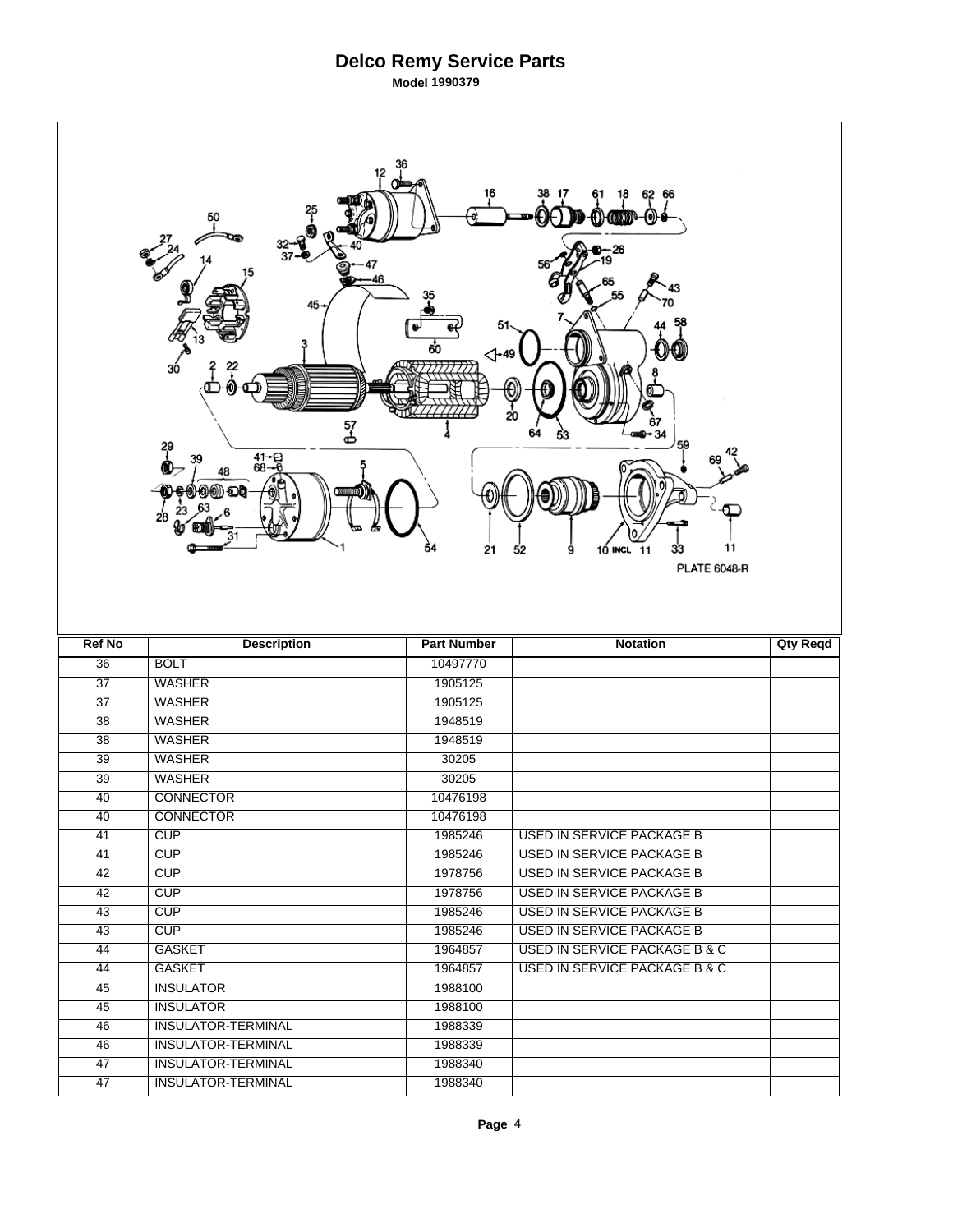|                 | 12<br>25<br><u>+</u><br>50<br>32--<br>37-<br>46<br>45-<br>30<br>57<br>ക<br>?<br>$41 - 68 - 6$<br>39<br>48<br>0) O) OD<br>28 | 51<br>60<br>⊲-49<br>54<br>21 | 62 66<br>18<br>(o)<br>{}}{@DDP<br>)-- 26<br>20<br>67<br>$-34$<br>59<br>11<br>9<br>10 INCL 11<br>33<br>52<br><b>PLATE 6048-R</b> |                 |
|-----------------|-----------------------------------------------------------------------------------------------------------------------------|------------------------------|---------------------------------------------------------------------------------------------------------------------------------|-----------------|
|                 |                                                                                                                             |                              |                                                                                                                                 |                 |
| <b>Ref No</b>   | <b>Description</b>                                                                                                          | <b>Part Number</b>           | <b>Notation</b>                                                                                                                 | <b>Qty Reqd</b> |
| 48              | <b>SERV PKG</b>                                                                                                             | 10495183                     |                                                                                                                                 |                 |
| 48              | <b>SERV PKG</b>                                                                                                             | 10495183                     |                                                                                                                                 |                 |
| 50              | <b>LEAD ASSY</b>                                                                                                            | 10497105                     |                                                                                                                                 |                 |
| $\overline{50}$ | <b>LEAD ASSY</b>                                                                                                            | 10497105                     |                                                                                                                                 |                 |
| 51              | O RING                                                                                                                      | 1985304                      | <b>USED IN SERVICE PACKAGE B &amp; C</b>                                                                                        |                 |
| 51              | O RING                                                                                                                      | 1985304                      | <b>USED IN SERVICE PACKAGE B &amp; C</b>                                                                                        |                 |
| 52              | O RING                                                                                                                      | 1851960                      | USED IN SERVICE PACKAGE B & C                                                                                                   |                 |
| 52              | O RING                                                                                                                      | 1851960                      | USED IN SERVICE PACKAGE B & C                                                                                                   |                 |
| $\overline{53}$ | O RING                                                                                                                      | 1916272                      | <b>USED IN SERVICE PACKAGE B</b>                                                                                                |                 |
| 53              | O RING                                                                                                                      | 1916272                      | <b>USED IN SERVICE PACKAGE B</b>                                                                                                |                 |
| 54              | O RING                                                                                                                      | 1985320                      | USED IN SERVICE PACKAGE A & B                                                                                                   |                 |
| 54              | O RING                                                                                                                      | 1985320                      | USED IN SERVICE PACKAGE A & B                                                                                                   |                 |
| 55              | O RING                                                                                                                      | 1894642                      | <b>USED IN SERVICE PACKAGE C</b>                                                                                                |                 |
| 55              | O RING                                                                                                                      | 1894642                      | <b>USED IN SERVICE PACKAGE C</b>                                                                                                |                 |
| 56              | O RING                                                                                                                      | 1894643                      | USED IN SERVICE PACKAGE C                                                                                                       |                 |
| 56              | O RING                                                                                                                      | 1894643                      | <b>USED IN SERVICE PACKAGE C</b>                                                                                                |                 |
| 57              | <b>PIN-SPRING</b>                                                                                                           | 456652                       |                                                                                                                                 |                 |
| 57              | <b>PIN-SPRING</b>                                                                                                           | 456652                       |                                                                                                                                 |                 |
| 58              | <b>PLUG</b>                                                                                                                 | 1945356                      |                                                                                                                                 |                 |
| 58              | <b>PLUG</b>                                                                                                                 | 1945356                      |                                                                                                                                 |                 |
| 59              | <b>PLUG</b>                                                                                                                 | 1949619                      |                                                                                                                                 |                 |
| 59<br>60        | <b>PLUG</b><br>SHOE-POLE                                                                                                    | 1949619<br>1934478           |                                                                                                                                 |                 |